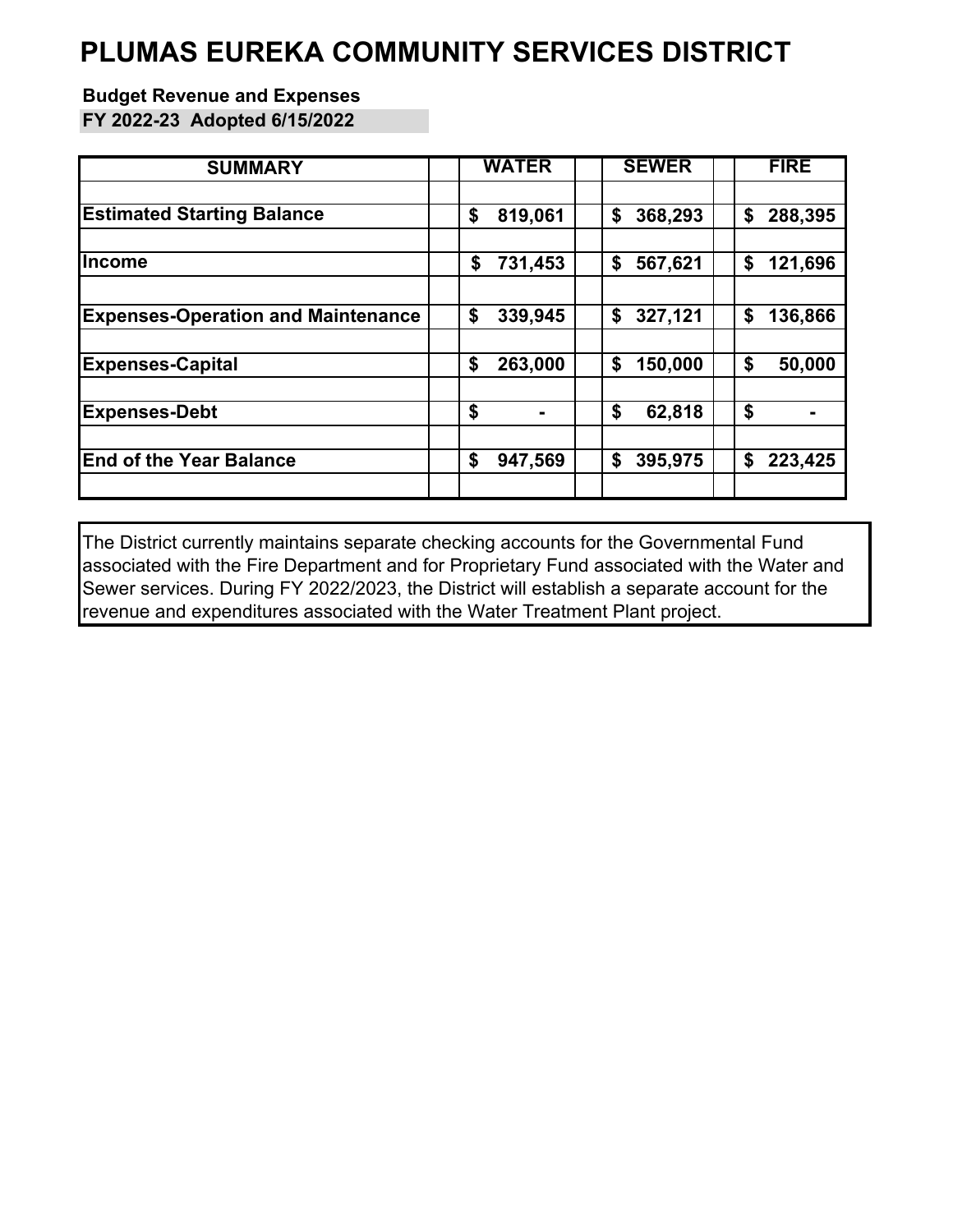|                                                                                                                                                                                  |                             |          | <b>Customer</b> |         | FY 22/23                  | \$              | %               | <b>Existing</b><br><b>Monthly</b> |
|----------------------------------------------------------------------------------------------------------------------------------------------------------------------------------|-----------------------------|----------|-----------------|---------|---------------------------|-----------------|-----------------|-----------------------------------|
|                                                                                                                                                                                  |                             |          | Count           |         | Monthly Fee Annual Income | <b>Increase</b> | <b>Increase</b> | Fee                               |
|                                                                                                                                                                                  | <b>Fire Operations</b>      |          |                 |         |                           |                 |                 |                                   |
|                                                                                                                                                                                  | <b>PEE Assessment UnDev</b> |          | 83              | \$4.47  | \$4,452                   | \$0.13          | 3.0%            | \$4.34                            |
|                                                                                                                                                                                  | <b>PEE Assessment Dev</b>   |          | 535             | \$9.21  | \$59,117                  | \$0.27          | 3.0%            | \$8.94                            |
|                                                                                                                                                                                  |                             |          |                 |         |                           |                 |                 |                                   |
|                                                                                                                                                                                  | <b>ESS Protection Fee</b>   |          | 33              | \$6.38  | \$2,526                   | \$0.00          | 0.0%            | \$6.38                            |
|                                                                                                                                                                                  | <b>VAPP Protection Fee</b>  |          | $\overline{2}$  | \$13.15 | \$316                     | \$0.38          | 3.0%            | \$12.77                           |
|                                                                                                                                                                                  |                             | subtotal |                 |         | \$66,411                  |                 |                 |                                   |
|                                                                                                                                                                                  | County Tax Revenue          |          |                 |         | \$36,000                  |                 |                 |                                   |
|                                                                                                                                                                                  |                             | subtotal |                 |         | \$102,411                 |                 |                 |                                   |
|                                                                                                                                                                                  | <b>FEERAM UnDev</b>         |          | 83              | \$1.50  | \$1,494                   | \$0.00          | 0.0%            | \$1.50                            |
|                                                                                                                                                                                  | <b>FEERAM Dev</b>           |          | 535             | \$2.74  | \$17,591                  | \$0.00          | 0.0%            | \$2.74                            |
|                                                                                                                                                                                  |                             | subtotal |                 |         | \$19,085                  |                 |                 |                                   |
|                                                                                                                                                                                  | Interest                    |          |                 |         | \$200                     |                 |                 |                                   |
|                                                                                                                                                                                  |                             |          |                 |         | \$121,696                 |                 |                 |                                   |
|                                                                                                                                                                                  |                             |          |                 |         | \$25,000                  |                 |                 |                                   |
|                                                                                                                                                                                  |                             |          |                 |         | \$263,395                 |                 |                 |                                   |
|                                                                                                                                                                                  |                             |          |                 |         | \$288,395                 |                 |                 |                                   |
|                                                                                                                                                                                  |                             |          |                 |         | \$409,891                 |                 |                 |                                   |
|                                                                                                                                                                                  |                             |          |                 |         |                           |                 |                 |                                   |
| Income subtotal<br>Operational Reserve Balance from FY 20/21<br>FEERAM Balance from FY 20/21<br><b>Balance from FY 21/22</b><br><b>Fire Total</b><br><b>TOTAL</b><br>\$2,485,336 |                             |          |                 |         |                           |                 |                 |                                   |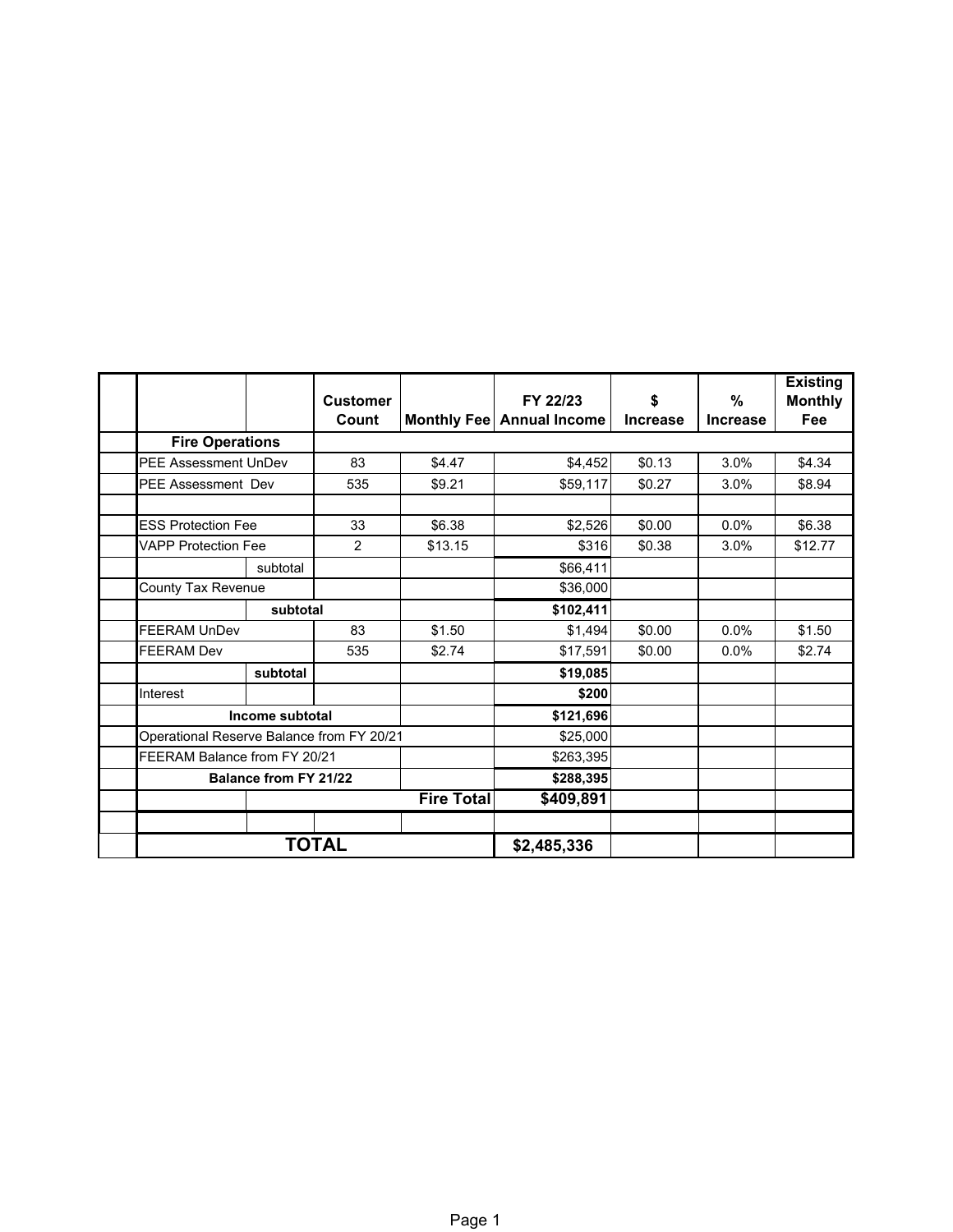|                                  | <b>BUDGET</b>                      |                  |               |     |             |               |
|----------------------------------|------------------------------------|------------------|---------------|-----|-------------|---------------|
|                                  | FY 2022-23                         |                  |               |     |             |               |
|                                  | Adopted: 6/15/2022                 |                  |               |     |             |               |
|                                  |                                    | <b>Water</b>     | <b>Sewer</b>  |     | <b>Fire</b> | <b>Total</b>  |
| 36000 SALARIES                   |                                    | \$<br>116,220    | \$<br>116,220 | \$  | 16,495      | \$<br>248,936 |
| 37000 OVERTIME SALARIES          |                                    | \$<br>1,494      | \$<br>1,494   | \$  | 332         | \$<br>3,321   |
| 37250 · PAGER DUTY               |                                    | \$<br>2,738      | \$<br>2,738   |     |             | \$<br>5,475   |
| 39250 · SICK LEAVE PAYOUT        |                                    | \$<br>73         | \$<br>73      |     |             | \$<br>145     |
| 39500 VACATION PAY OUT           |                                    | \$<br>2,055      | \$<br>2,055   | \$  | ×           | \$<br>4,111   |
| 40000 · PAYROLL TAXES - EMPLOYER |                                    | \$<br>2,906      | \$<br>2,906   | \$  | 412         | \$<br>6,223   |
| 42000 MISCELLANEOUS EXPENSE      |                                    | \$<br>1,500      | \$<br>1,500   | \$  | 700         | \$<br>3,700   |
| 43000 · INSURANCE                |                                    |                  |               |     |             |               |
|                                  | 43001 LIABILITY INSURANCE          | \$<br>7,500      | \$<br>7,500   | \$  | 20,000      | \$<br>35,000  |
|                                  | 43002 WORKMANS COMP INSURANCE      | \$<br>6,484      | \$<br>6,484   | \$  | $7,326$ \$  | 20,293        |
|                                  | 43003 EMPLOYER RETIREMENT BENEFITS | \$<br>9,567      | \$<br>9,567   | \$  | 1,440       | \$<br>20,574  |
|                                  | 43004 · MEDICAL BENEFITS           | \$<br>41,998     | \$<br>41,998  | \$  | 6,322       | \$<br>90,317  |
|                                  | 43005 DENTAL BENEFITS              | \$<br>1,441      | \$<br>1,441   | \$  | 217         | \$<br>3,100   |
|                                  | 43006 · VISION BENEFITS            | \$<br>343        | \$<br>343     | \$  | 60          | \$<br>746     |
|                                  | 43008 - LIFE INSURANCE             |                  |               | \$  | 3,100       | \$<br>3,100   |
| Total 43000 · INSURANCE          |                                    | \$<br>67,332     | \$<br>67,332  | \$  | 38,465      | \$<br>173,130 |
| 45250 STIPENDS                   |                                    |                  |               | \$  | 24,000      | \$<br>24,000  |
| 45500-CALL REIMBURSEMENTS        |                                    |                  |               | \$  | 4,081       | \$<br>4,081   |
| 45750-TRAINING REIMBURSEMENTS    |                                    | \$<br>300        | \$<br>300     | \$  | 1,989       | \$<br>2,589   |
| 47000 SAFETY                     |                                    | \$               | \$            | \$  | 2,500       | \$<br>2,500   |
| 48000 TRAINING                   |                                    | \$<br>2,500      | \$<br>2,500   | \$  | 3,000       | \$<br>8,000   |
| 50000 - CHEMICALS                |                                    | \$<br>25,000     |               |     |             | \$<br>25,000  |
| 51000 SLUDGE REMOVAL             |                                    |                  | \$<br>14,300  |     |             | \$<br>14,300  |
| 52000 · LAB SERVICES             |                                    | \$<br>9,000      | \$<br>20,000  |     |             | \$<br>29,000  |
| 53000 · OFFICE EXPENSE           |                                    |                  |               |     |             |               |
|                                  | 53001 · OFFICE SUPPLIES            | \$<br>$3,000$ \$ | 3,000         | -\$ | 600 I       | \$<br>6,600   |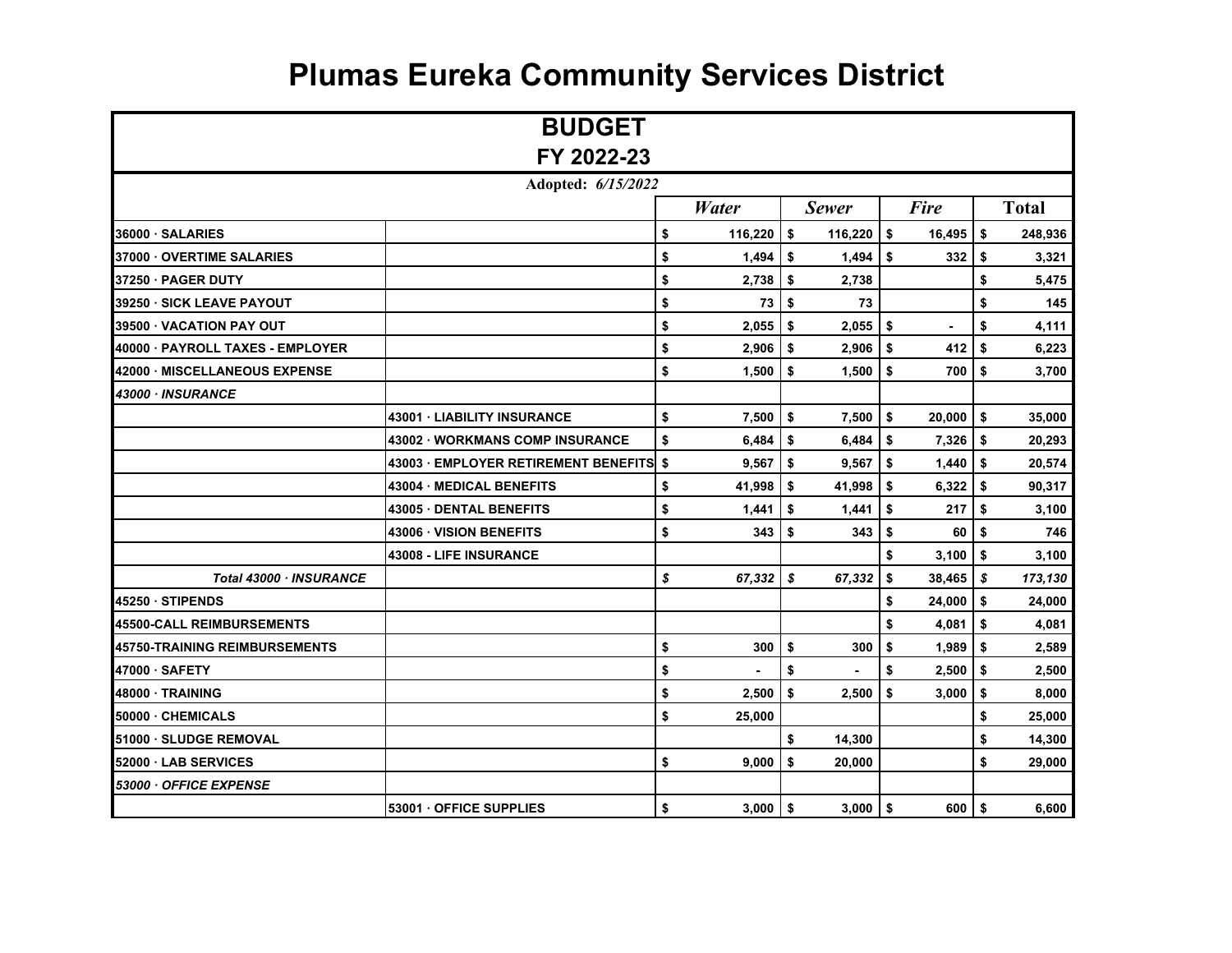|                                       | 53002 COMPUTER/SOFTWARE           | \$<br>1,875       | \$ | $1,875$   \$        | 250                  | \$<br>4,000  |
|---------------------------------------|-----------------------------------|-------------------|----|---------------------|----------------------|--------------|
|                                       | 53003 COPY MACHINE/PRINTING JOBS  | \$<br>1,250       | \$ | 1,250               | 625<br>5             | \$<br>3,125  |
|                                       | 53004 CONTINUING EDUCATION        | \$<br>500         | \$ | 500                 | \$                   | \$<br>1,000  |
|                                       | 53005 MILEAGE REIMBURSEMENT       | \$<br>400         | \$ | 400                 | 1,000<br>\$          | \$<br>1,800  |
|                                       | 53006 POSTAGE AND DELIVERY        | \$<br>1,600       | \$ | 1,100               | \$<br>600            | \$<br>3,300  |
|                                       | <b>53007 BANK SERVICE CHARGES</b> | \$<br>500         | \$ | 500                 | 375<br>\$            | \$<br>1,375  |
| Total 53000 · OFFICE EXPENSE          |                                   | \$<br>9,125       | S  | 8,625               | \$<br>3,450          | \$<br>21,200 |
| <i><b>5400 LICENSES</b></i>           |                                   |                   |    |                     |                      |              |
|                                       | 54002 EMPLOYEE LICENCES           | \$<br>500         | \$ | 400                 | \$<br>300            | \$<br>1,200  |
|                                       | 54003 PERMITS                     | \$<br>4,500       | \$ | 6,500               | -\$                  | \$<br>11,000 |
|                                       | 54004-PROPERTY TAXES              | \$<br>400         | \$ | 300                 | 100<br>\$            | \$<br>800    |
| Total 54000 · LICENSES                |                                   | \$<br>5,400       | \$ | 7,200               | \$<br>400            | \$<br>13,000 |
| 55000 MEMBERSHIP DUES                 |                                   | \$<br>1,800       | \$ | 900                 | \$<br>1,250          | \$<br>3,950  |
| 57000 · UTILITIES                     |                                   |                   |    |                     |                      | \$           |
|                                       | 57001 ELECTRICITY                 | \$<br>38,000      | \$ | 39,000              | \$<br>1,000          | \$<br>78,000 |
|                                       | 57002 PHONE                       | \$<br>2,600       | \$ | 2,400               | 1,400<br>-\$         | \$<br>6,400  |
|                                       | 57003 INTERNET                    | \$<br>690         | \$ | 690                 | -\$<br>600           | \$<br>1,980  |
|                                       | 57004 PROPANE                     | \$<br>1,453       | \$ | 1,453               | 1,000<br>\$          | \$<br>3,906  |
|                                       | 57005 GARBAGE                     | \$<br>243         | \$ | 228                 | -\$<br>150           | \$<br>621    |
| Total 57000 UTILITIES                 |                                   | \$<br>42,986      | \$ | 43,771              | 4,150<br>\$          | \$<br>90,907 |
| 58000 · TOOLS & SUPPLIES              |                                   | \$<br>3,117       | \$ | 2,059               | 2,000<br>\$          | \$<br>7,176  |
| <b>58100- EMS TOOLS &amp; SUPPIES</b> |                                   |                   |    |                     | \$<br>500            | \$<br>500    |
| 59000 - PROFESSIONAL SERVICES         |                                   |                   |    |                     |                      |              |
|                                       | 59001 ACCOUNTING SERVICES         | \$<br>12,000      | \$ | 12,000              | $\sqrt{2}$<br>12,000 | \$<br>36,000 |
|                                       | 59002 LEGAL SERVICES              | \$<br>2,500       | \$ | 2.500               | 625<br>-\$           | \$<br>5,625  |
|                                       | 59003 CONSULTING SERVICES         | \$<br>15,000      | \$ |                     | \$<br>$\blacksquare$ | \$<br>15,000 |
|                                       | 59004 ENGINEERING SERVICES        | \$<br>6,250       | \$ | 12,500              | \$                   | \$<br>18,750 |
|                                       | 59006 COUNTY FEES                 | \$<br>50          | \$ | 50                  | \$<br>50             | \$<br>150    |
|                                       | 59007 ADVERTISING FEES            | \$<br>1,000       | \$ | 500                 | 1,000<br>\$          | \$<br>2,500  |
|                                       | 59008 PEST MANAGEMENT             | \$<br>50          | \$ | 50                  | 50<br>\$             | \$<br>150    |
| Total 59000 - PROFESSIONAL SERVICES   |                                   | \$<br>$36,850$ \$ |    | $27.600$ $\sqrt{s}$ | $13,725$ \$          | 78,175       |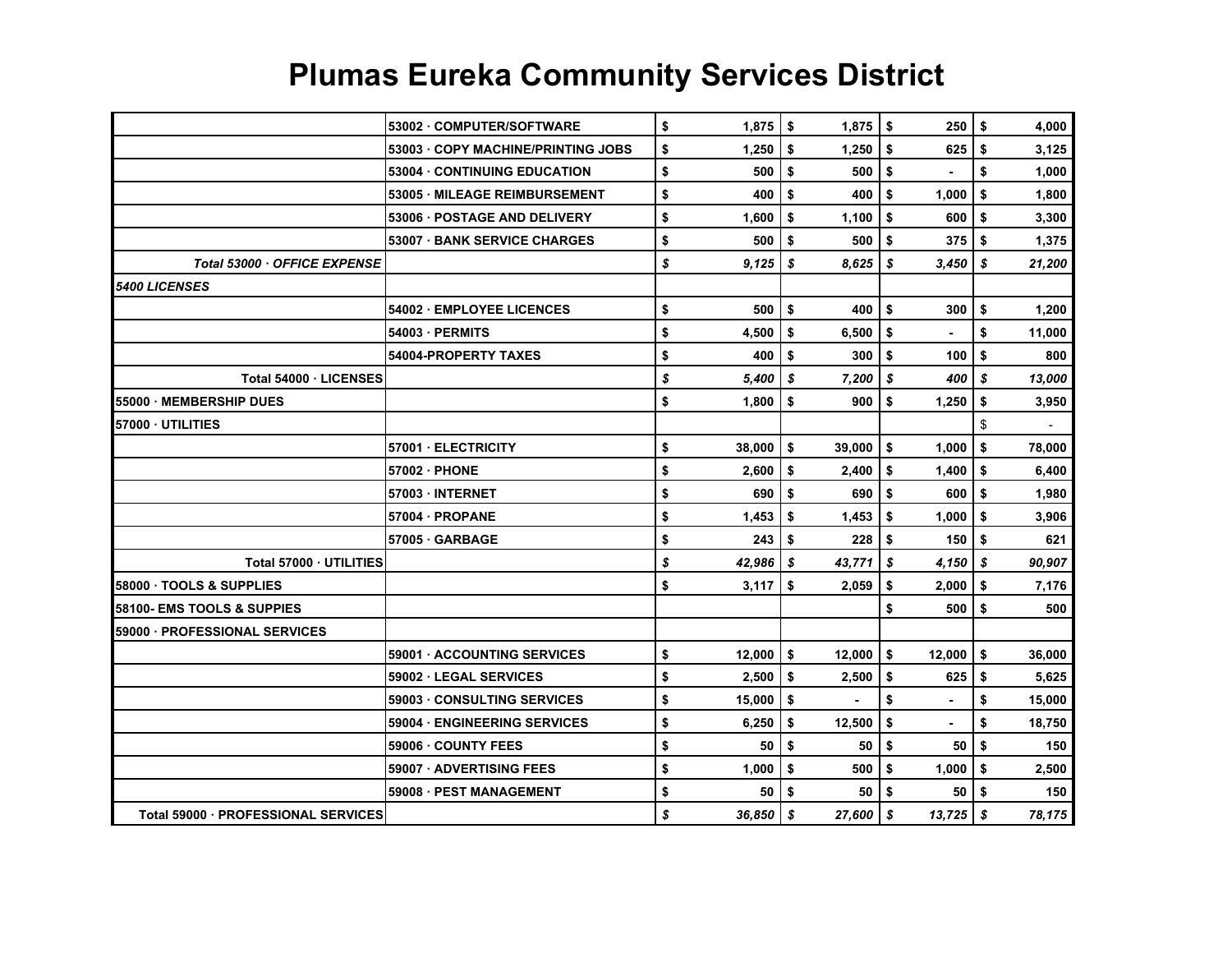| 60000 · AUTOMOBILE EXPENSE       |                                     |                    |    |         |                  |             |      |                |
|----------------------------------|-------------------------------------|--------------------|----|---------|------------------|-------------|------|----------------|
|                                  | 60001 · FUEL                        | \$<br>1,749        | \$ | 1,749   | \$               | 7,417       | \$   | 10,914         |
|                                  | 60002 · VEHICLE MAINTENANCE         | \$<br>2,500        | \$ | 2,500   | $\sqrt{2}$       | 5,000       | \$   | 10,000         |
| Total 60000 AUTOMOBILE EXPENSE   |                                     | \$<br>4,249        | \$ | 4,249   | \$               | $12,417$ \$ |      | 20,914         |
| 61000 · GENERAL MAINTENANCE      |                                     |                    |    |         |                  |             |      |                |
|                                  | 61001 ROAD MAINTENANCE              | \$<br>2,000        |    |         |                  |             | \$   | 2,000          |
|                                  | 61002 · GREENBELT MAINTENANCE       | \$<br>1,000        |    |         |                  |             | \$   | 1,000          |
|                                  | 61003 · HYDRANT MAINTENENANCE       | \$<br>1,000        |    |         |                  |             | \$   | 1,000          |
|                                  | 61004 · BUILDING MAINTENANCE        | \$<br>1,000        | \$ | 1,000   | $\sqrt{2}$       | 1,000       | \$   | 3,000          |
| Total 61000 GENERAL MAINTENANCE  |                                     | \$<br>5,000        | S  | 1,000   | s                | 1,000       | \$   | 7,000          |
| 7100-UNIFORMS                    |                                     |                    |    |         |                  |             |      |                |
|                                  | 71001-CSD EMPLOYEE UNIFORMS         | \$<br>300          | \$ | 300     |                  |             | \$   | 600            |
|                                  | 71002-FIRE DEPARTMENT UNIFORMS      |                    |    |         | \$               | 6,000       | \$   | 6,000          |
| <b>Total 7100 - UNIFORMS</b>     |                                     | \$<br>300          | \$ | 300     |                  |             | \$   | 6,600          |
|                                  |                                     |                    |    |         |                  |             |      |                |
| <b>O&amp;M EXPENSES</b>          |                                     | \$<br>339,945      | S  | 327,121 | $\boldsymbol{s}$ | 136,866     | s    | 803,932        |
|                                  |                                     |                    |    |         |                  |             |      |                |
| 62000 WWTP #7 BOND EXPENSES      |                                     |                    | \$ | 62,818  |                  |             | \$   | 62,818         |
| 62600 WATER BOND EXPENSES        |                                     |                    |    |         |                  |             | \$   | $\blacksquare$ |
| 63000 WATER RESERVES EXPENSES    |                                     | \$<br>263,000      |    |         |                  |             | \$   | 263,000        |
| 64000 SEWER RESERVES EXPENSES    |                                     |                    | \$ | 150,000 |                  |             | \$   | 150,000        |
| <b>65000 FEERAM EXPENSES</b>     |                                     |                    |    |         | \$               | 50,000      | \$   | 50,000         |
|                                  |                                     |                    |    |         |                  |             |      |                |
| <b>DEBT AND CAPITAL EXPENSES</b> |                                     | 263000             |    | 212818  |                  | 50000       |      | 525818         |
|                                  |                                     |                    |    |         |                  |             |      |                |
| <b>Total Expenses</b>            |                                     | \$<br>602,945      | \$ | 539,939 | \$               | 186,866     |      | \$ 1,329,750   |
|                                  |                                     |                    |    |         |                  |             |      |                |
|                                  | From service Fees, Taxes            | \$<br>$465,120$ \$ |    | 333,447 | $\sqrt{2}$       | 102,411     | \$ ا | 900,978        |
|                                  | From Capital Reserve Fees and Other | \$<br>56,445       | \$ | 117,887 | \$               | 19,285      | \$   | 193,616        |
|                                  | <b>From Debt Service Fees</b>       | \$<br>208,688      | \$ | 116,288 |                  |             | \$   | 324,976        |
|                                  | <b>From Interest</b>                | \$<br>1,200        |    |         | \$               | 200         |      |                |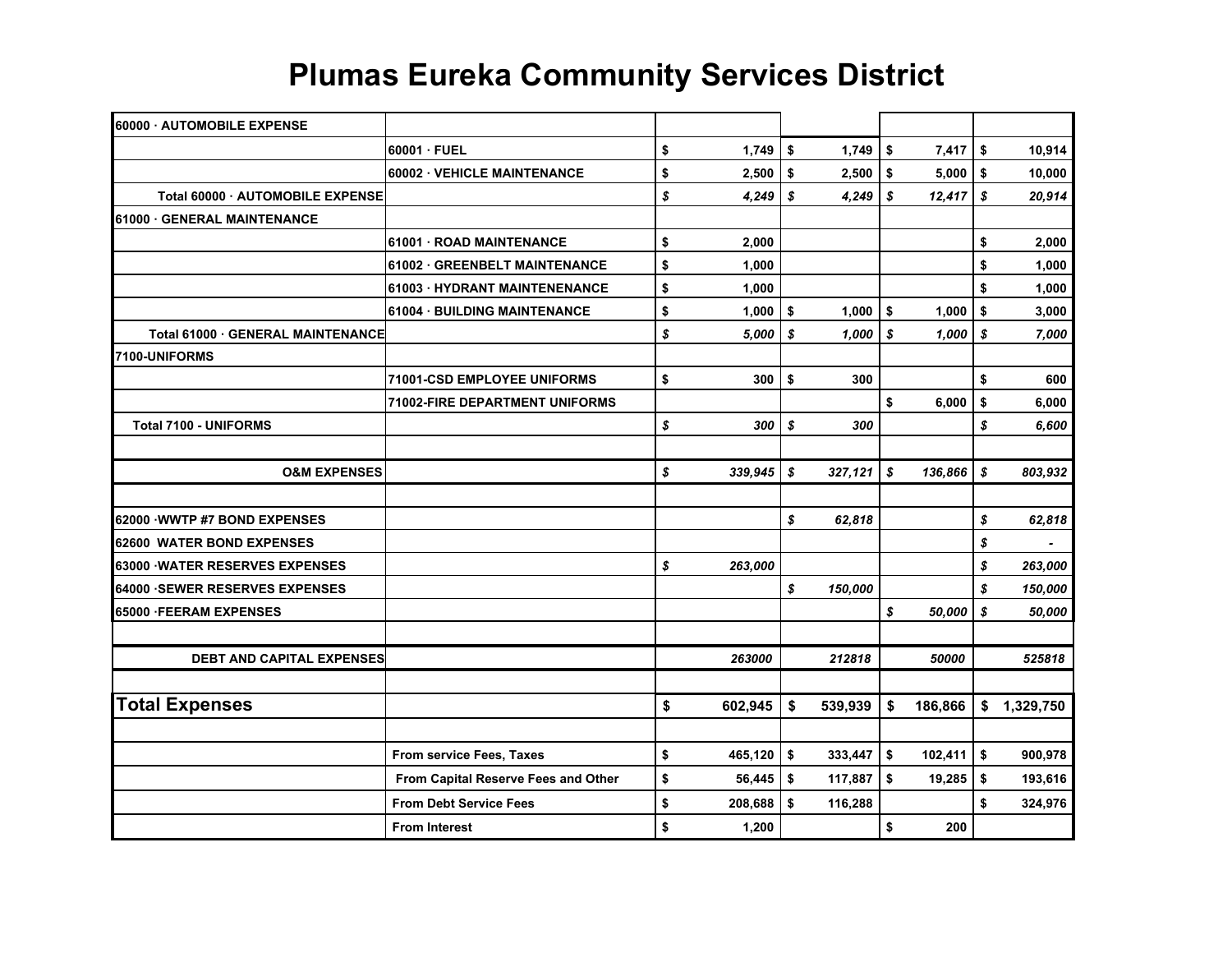| <b>Total Income</b>            |                              | 731.453       | S. | $567,621$   \$          | 121,896              | -SS | 1,419,571   |
|--------------------------------|------------------------------|---------------|----|-------------------------|----------------------|-----|-------------|
|                                |                              |               |    |                         |                      |     |             |
| Net Income                     |                              | 128,508       |    | $27.682$ \$             | $(64,970)$ \$        |     | 89,820      |
|                                |                              |               |    |                         |                      |     |             |
| Balances and Reserves (7/1/22) |                              | 819,061       |    | $368,293$ $\frac{1}{5}$ | $288,395$ $\sqrt{5}$ |     | 1,475,749   |
|                                |                              |               |    |                         |                      |     |             |
|                                | <b>End Balance 6/30/2023</b> | \$<br>947,569 |    | 395,975                 | 223,425              |     | \$1,566,969 |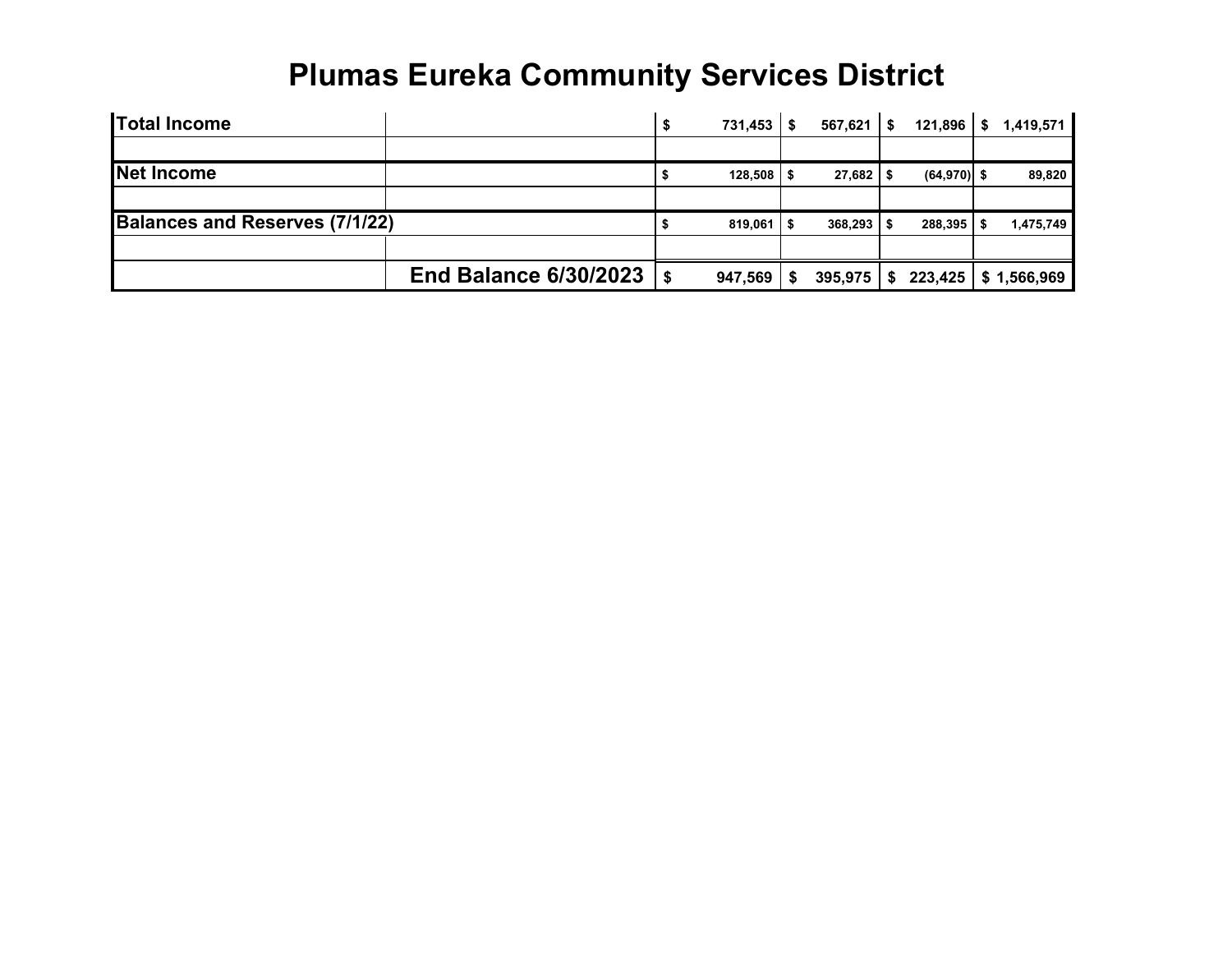|                     |                                                              |                       |                           |                           | FY22/23 Budget: Wages   |                                                |                               |                                         |                          |                    |
|---------------------|--------------------------------------------------------------|-----------------------|---------------------------|---------------------------|-------------------------|------------------------------------------------|-------------------------------|-----------------------------------------|--------------------------|--------------------|
|                     | Adopted 6/15/2022                                            |                       |                           |                           |                         |                                                |                               |                                         |                          |                    |
| $\mathbf{1}$        |                                                              | <b>Total Wages</b>    |                           | <b>Fire Wages</b>         |                         |                                                |                               | <b>Enterprise Wages</b>                 |                          |                    |
| $\overline{2}$<br>3 | <b>TATE: General Manager</b><br>COLE: Administrative Manager | \$90,002<br>\$49,969  |                           | \$9,000<br>\$7,495        |                         |                                                |                               | <b>Total Wages</b><br>Fire Contribution | \$248,936<br>(\$16,495)  |                    |
| 4                   | PRINCE: System Operator                                      | \$65.765              |                           |                           |                         |                                                |                               |                                         |                          |                    |
| 5                   | ROWEDEN: Project Manager                                     | \$43,200              |                           |                           |                         |                                                |                               |                                         |                          |                    |
| 6                   |                                                              | \$248,936             |                           | \$16,495                  |                         |                                                |                               | Water/Sewer Total Wages                 | \$232,440                |                    |
| $\overline{7}$      |                                                              |                       |                           |                           |                         |                                                | Water %                       | 50.00%                                  | \$0                      |                    |
| 8                   |                                                              |                       |                           |                           |                         |                                                | Sewer %                       | 50.00%                                  | \$0                      |                    |
| 9                   |                                                              |                       |                           |                           |                         |                                                |                               |                                         |                          |                    |
| 10                  |                                                              | <b>Total Wages</b>    | <b>WATER</b><br>\$116,220 | <b>SEWER</b><br>\$116,220 | <b>FIRE</b><br>\$16,495 | <b>TOTALS</b><br>\$248,936                     |                               |                                         |                          |                    |
|                     |                                                              | (Project Mgr)         | $-$21,600$                | $-$21,600$                |                         | $-$43,200$                                     |                               |                                         |                          |                    |
| 11                  |                                                              | <b>Benefit Wages</b>  | \$94,620                  | \$94,620                  | \$16,495                | \$205,736                                      |                               |                                         |                          |                    |
| 12                  | <b>BENEFITS</b>                                              |                       |                           |                           |                         |                                                |                               |                                         |                          |                    |
| 13<br>14            | <b>Contribution Percentage</b><br>Medical Insurance          |                       | 46.50%<br>\$41,998        | 46.50%<br>\$41,998        | 7.00%<br>\$6,322        | 100.0%<br>\$90,317                             |                               |                                         |                          |                    |
|                     | Dental Insurance                                             |                       | \$1,441                   | \$1,441                   | \$217                   | \$3,100                                        |                               |                                         |                          |                    |
|                     | Vision Insurance                                             |                       | \$343                     | \$343                     | \$52                    | \$738                                          |                               |                                         |                          |                    |
| 15                  | Retirement                                                   |                       | \$9,567                   | \$9,567                   | \$1,440                 |                                                | \$20,574 10% of Benefit Wages |                                         |                          |                    |
| 16<br>17            |                                                              | <b>Total Benefits</b> | \$53,349                  | \$53,349                  | \$8,031                 | \$114,729                                      |                               |                                         |                          |                    |
| 18                  | COLA based on Social Security: 3%                            |                       |                           |                           |                         |                                                |                               | <b>PRINCE WAGES</b>                     |                          |                    |
| 19                  | <b>TATE WAGES</b>                                            |                       |                           |                           |                         | PREVIOUS WAGE PER HOUR                         |                               |                                         | \$30.38                  |                    |
| 21                  | PREVIOUS WAGE PER HOUR                                       |                       | \$43.27                   |                           |                         | <b>COLA</b>                                    |                               |                                         | 3.000%                   |                    |
| 22<br>23            | COLA<br><b>HOURS PER WEEK</b>                                |                       | 0.000%<br>41              |                           |                         | <b>HOURS PER WEEK</b><br><b>WEEKS PER YEAR</b> |                               |                                         | 40<br>52                 |                    |
| 24                  | <b>WEEKS PER YEAR</b>                                        |                       | 52                        |                           |                         | NEW WAGE PER HOUR                              |                               |                                         | \$31.29                  |                    |
| 25                  | <b>NEW WAGE PER HOUR</b>                                     |                       | \$43.27                   |                           |                         | <b>WAGE RAISE</b>                              |                               | 5.00%                                   | \$32.86                  | \$2.48             |
| 26                  | <b>WAGE RAISE</b>                                            | 0.00%                 | \$43.27                   |                           |                         |                                                |                               |                                         | \$65,765                 |                    |
| 27<br>28            |                                                              | <b>TOTAL</b>          | \$90,002                  |                           |                         |                                                |                               |                                         |                          |                    |
| 29                  |                                                              |                       |                           |                           |                         |                                                |                               |                                         |                          |                    |
| 30                  | <b>COLE WAGES</b>                                            |                       |                           |                           |                         |                                                |                               | <b>ROWDEN WAGES</b>                     |                          |                    |
| 31                  | PREVIOUS WAGE PER HOUR                                       |                       | \$23.08                   |                           |                         | PREVIOUS WAGE PER HOUR                         |                               |                                         | \$45.00                  |                    |
| 32<br>33            | COLA<br><b>HOURS PER WEEK</b>                                |                       | 3.00%<br>40               |                           |                         | <b>COLA</b><br><b>HOURS PER WEEK</b>           |                               |                                         | 0.00%<br>18              |                    |
| 34                  | <b>WEEKS PER YEAR</b>                                        |                       | 52                        |                           |                         | <b>WEEKS PER YEAR</b>                          |                               |                                         | 52                       |                    |
| 35                  | <b>NEW WAGE PER HOUR</b>                                     |                       | \$23.78                   | \$1.88                    |                         | NEW WAGE PER HOUR                              |                               |                                         | \$45.00                  |                    |
| 36<br>37            | <b>WAGE RAISE</b>                                            | 5.00%<br><b>TOTAL</b> | \$24.96<br>\$49,969       |                           |                         | <b>WAGE RAISE</b>                              |                               | 0.00%<br><b>TOTAL</b>                   | \$45.00<br>\$43,200      |                    |
| 38                  |                                                              |                       |                           |                           |                         |                                                |                               |                                         |                          |                    |
|                     |                                                              |                       |                           |                           |                         |                                                |                               |                                         |                          |                    |
|                     | <b>LABORER WAGES</b><br>PREVIOUS WAGE PER HOUR               |                       | \$0.00                    |                           |                         |                                                |                               | <b>PAGER DUTY</b>                       |                          |                    |
|                     | COLA                                                         |                       | 1.30%                     |                           |                         | \$15 X 365                                     | \$5,475.00                    |                                         |                          |                    |
|                     | <b>HOURS PER WEEK</b>                                        |                       | 40                        |                           |                         |                                                |                               |                                         |                          |                    |
|                     | <b>WEEKS PER YEAR</b><br>NEW WAGE PER HOUR                   |                       | 52<br>\$0.00              | \$0.00                    |                         |                                                |                               |                                         |                          |                    |
|                     | <b>WAGE RAISE</b>                                            | 5.00%                 | \$0.00                    |                           |                         |                                                |                               |                                         |                          |                    |
|                     |                                                              | <b>TOTAL</b>          | \$0                       |                           |                         |                                                |                               |                                         |                          |                    |
|                     |                                                              |                       |                           |                           |                         |                                                |                               |                                         |                          |                    |
|                     |                                                              |                       |                           |                           |                         |                                                |                               |                                         |                          |                    |
|                     | Health, Dental, Vision Benefits                              |                       |                           |                           |                         |                                                |                               | <b>Fire Stipends</b>                    |                          |                    |
|                     | Tate                                                         |                       |                           |                           |                         | Fire Chief                                     |                               |                                         | Annually<br>14,400       |                    |
|                     | Prince                                                       | \$31,385<br>\$31,385  |                           |                           |                         | Captains (2)                                   |                               |                                         | \$<br>2,400<br>\$        |                    |
| 37                  | Cole                                                         | \$31,385              |                           |                           |                         | Engineer Vehicle Maintenance                   |                               |                                         | \$<br>1,200              |                    |
| 38                  |                                                              |                       |                           |                           |                         | <b>EMS Manager</b>                             |                               |                                         | \$<br>2,400              |                    |
| 40<br>41            | Annually                                                     | \$94,155              | Total                     | \$94,155                  |                         |                                                |                               | Total                                   | \$20,400                 |                    |
| 42                  |                                                              |                       |                           |                           |                         |                                                |                               | <b>Call and Training Reimbursements</b> |                          |                    |
| 43                  | <b>Overtime Calculation</b>                                  |                       |                           | Total                     |                         | Call Reimbursement                             |                               |                                         | \$5,225                  |                    |
| 44<br>45            | Prince                                                       | Est Hours<br>40       | OT Rate<br>\$45.57        | \$1,823                   |                         | Weekly Training Reimbursement                  |                               | Total                                   | \$2,379<br>\$7,604       |                    |
| 47                  | Cole                                                         | 40                    | \$37.45                   | \$1,498                   |                         |                                                |                               |                                         |                          |                    |
| 48                  |                                                              |                       |                           |                           |                         |                                                |                               |                                         |                          |                    |
| 49<br>50            |                                                              |                       | Total                     | \$3,321                   |                         |                                                | <b>Sick Leave Cash-Out</b>    |                                         |                          |                    |
| 51                  |                                                              | Water                 | Wastewater                | Fire                      |                         |                                                |                               | Hours/Year                              | \$/hr                    |                    |
| 52                  | OT Breakdown                                                 | 45.0%                 | 45.0%                     | 10.0%                     |                         | Prince                                         |                               | 0                                       | \$30.38                  | \$0.00             |
| 53<br>54            | Rounded                                                      | \$1,494.29<br>\$1,494 | \$1,494.29<br>\$1,494     | \$332.06<br>\$332         |                         | Tate<br>Cole                                   |                               | 4<br>0                                  | \$38.21<br>\$23.08       | \$152.84<br>\$0.00 |
| 55                  |                                                              |                       |                           |                           |                         |                                                |                               |                                         |                          |                    |
| 56                  | <b>Vacation Cash-Out</b>                                     |                       |                           |                           |                         |                                                |                               |                                         | Total                    | \$152.84           |
| 57                  |                                                              | Hours/Year            | \$/hr                     |                           |                         |                                                |                               | Water                                   | Wastewater               | Fire               |
| 58                  | Prince (160 hrs/yr)<br>Tate (80 hrs/yr)                      | 0.00<br>95.00         | \$30.38<br>\$43.27        | \$4,110.65                |                         | Sick Leave Breakdown                           |                               | 47.5%<br>\$72.60                        | 47.5%<br>\$72.60         | 5.0%<br>\$7.64     |
| 59                  | Cole (40 hrs/yr)                                             | 0.00                  | \$23.78                   |                           |                         |                                                | Rounded                       | \$55                                    | \$55                     | \$0                |
| 60                  | Facilities Operator (40 hrs/yr)                              | 0.00                  | \$0.00                    |                           |                         | 96 hours/year Accrual                          |                               |                                         | 192 hour maximum Balance |                    |
| 61<br>62            | 160 hours maximum Accumulation                               | Water                 | Total<br>Wastewater       | \$4,110.65<br>Fire        |                         |                                                |                               |                                         |                          |                    |
| 63                  |                                                              | 50.0%                 | 50.0%                     | 0.0%                      |                         |                                                |                               |                                         |                          |                    |
| 64                  | Vacation Cash-Out Breakdown                                  | \$2,055.33            | \$2,055.33                | \$0.00                    |                         |                                                |                               |                                         |                          |                    |
| 66                  | 160 hours maximum Accumulation                               |                       |                           |                           |                         |                                                |                               |                                         |                          |                    |
| 67<br>68            |                                                              |                       |                           |                           |                         |                                                |                               |                                         |                          |                    |
| 69                  |                                                              |                       |                           |                           |                         |                                                |                               |                                         |                          |                    |
| 70                  |                                                              |                       |                           |                           |                         |                                                |                               |                                         |                          |                    |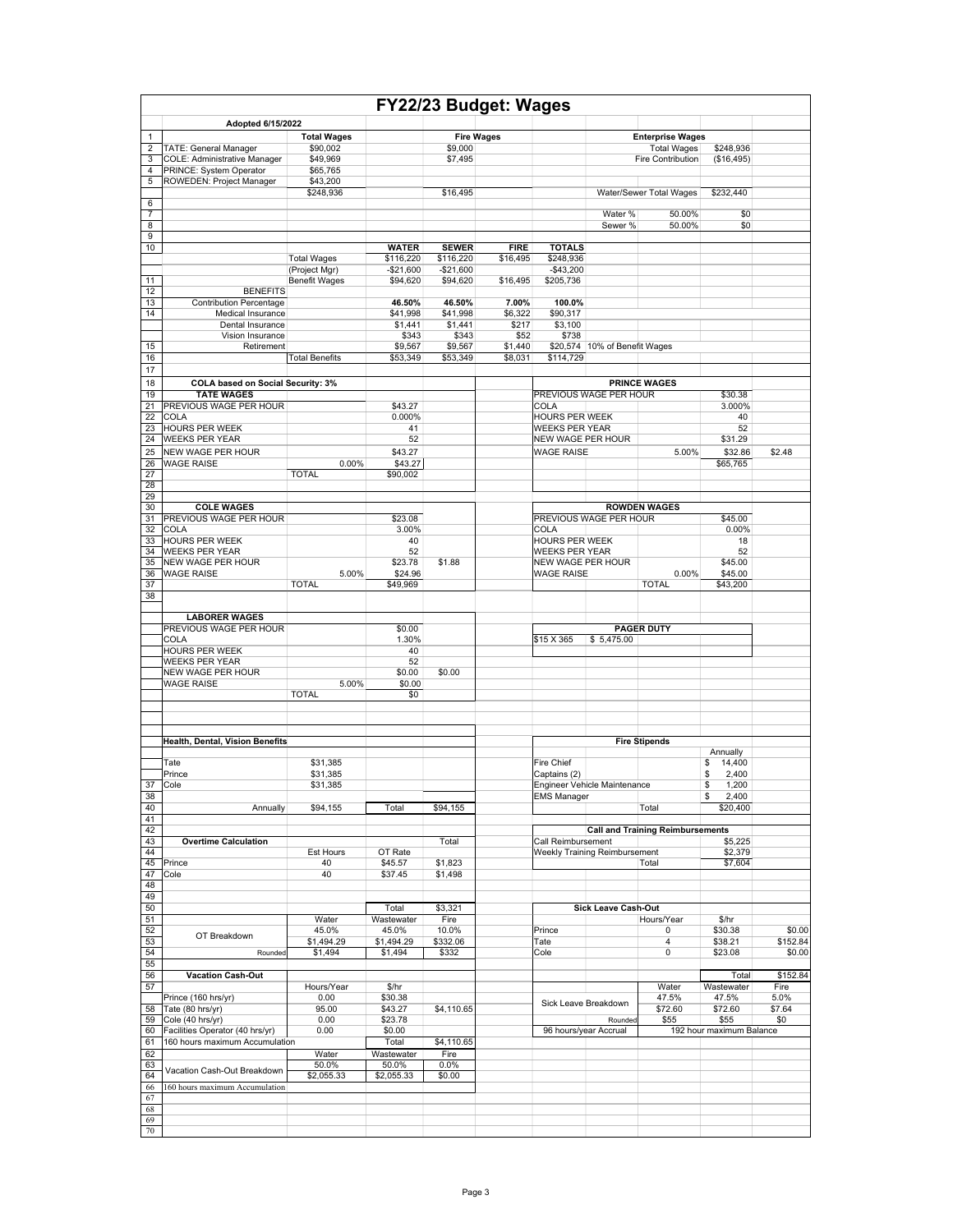|                         |         |                 |        | Health Benefits FY 22/23                           |        |                 |            |                           |                            |
|-------------------------|---------|-----------------|--------|----------------------------------------------------|--------|-----------------|------------|---------------------------|----------------------------|
| Adopted 6/15/2022       |         |                 |        |                                                    |        |                 |            |                           |                            |
|                         | Medical | Annual<br>Total | Dental | Annual<br>Total                                    | Vision | Annual<br>Total | <b>HRA</b> | Medical and<br><b>HRA</b> | <b>Benefit FY</b><br>Total |
|                         |         |                 |        |                                                    |        |                 |            |                           |                            |
| <b>General Manager</b>  |         |                 |        |                                                    |        |                 |            |                           |                            |
| 7/1/22-12/31/22         | \$1,846 | \$11,076        | \$84   | \$504                                              | \$20   | \$120           | \$3,700    | \$14,776                  | \$15,400                   |
| 1/1/23 - 6/30/23        | \$1,938 | \$11,630        | \$88   | \$529                                              | \$21   | \$126           | \$3,700    | \$15,330                  | \$15,985                   |
|                         |         |                 |        |                                                    |        |                 |            | \$30,106                  |                            |
| <b>Systems Operator</b> |         |                 |        |                                                    |        |                 |            |                           |                            |
| 7/1/22-12/31/22         | \$1,846 | \$11,076        | \$84   | \$504                                              | \$20   | \$120           | \$3,700    | \$14,776                  | \$15,400                   |
| 1/1/23 - 6/30/23        | \$1,938 | \$11,630        | \$88   | \$529                                              | \$21   | \$126           | \$3,700    | \$15,330                  | \$15,985                   |
|                         |         |                 |        |                                                    |        |                 |            | \$30,106                  |                            |
| Administrative Manager  |         |                 |        |                                                    |        |                 |            |                           |                            |
| 7/1/22-12/31/22         | \$1,846 | \$11,076        | \$84   | \$504                                              | \$20   | \$120           | \$3,700    | \$14,776                  | \$15,400                   |
| 1/1/23 - 6/30/23        | \$1,938 | \$11,630        | \$88   | \$529                                              | \$21   | \$126           | \$3,700    | \$15,330                  | \$15,985                   |
|                         |         |                 |        |                                                    |        |                 |            | \$30,106                  |                            |
| <b>Totals</b>           |         | \$68,117        |        | \$3,100                                            |        | \$738           | \$22,200   | \$90,317                  | \$94,155                   |
|                         |         |                 |        |                                                    |        |                 |            |                           |                            |
|                         |         |                 |        | *** Estimated 5% increase for 1/1/2023 - 6/30/2023 |        |                 |            |                           |                            |
|                         |         |                 |        |                                                    |        |                 |            |                           |                            |
|                         |         |                 |        |                                                    |        |                 |            |                           |                            |
|                         |         |                 |        |                                                    |        |                 |            |                           |                            |
|                         |         |                 |        |                                                    |        |                 |            |                           |                            |
|                         |         |                 |        |                                                    |        |                 |            |                           |                            |
|                         |         |                 |        |                                                    |        |                 |            |                           |                            |
|                         |         |                 |        |                                                    |        |                 |            |                           |                            |
|                         |         |                 |        |                                                    |        |                 |            |                           |                            |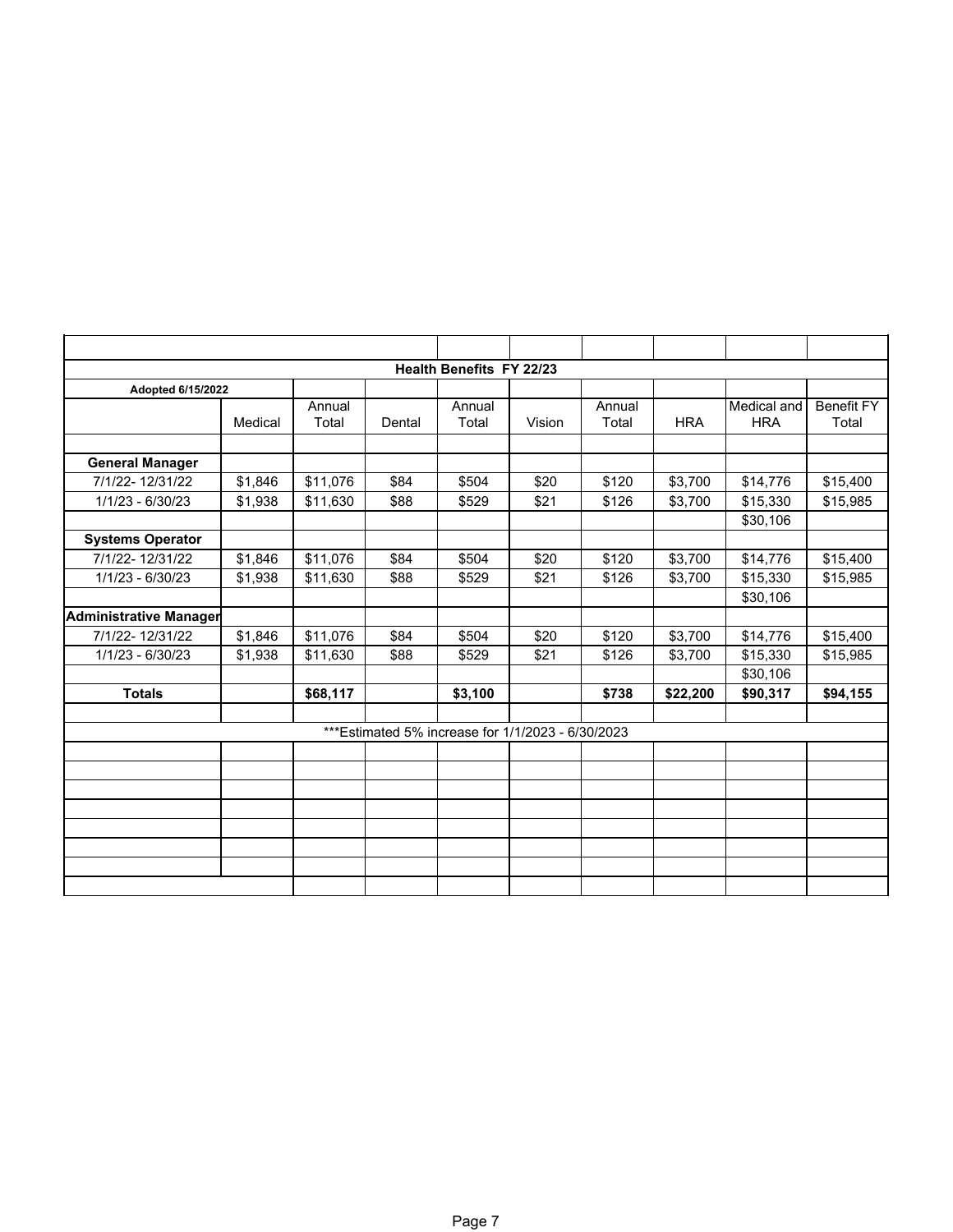|                                                    |                  | <b>Plumas Eureka Fire and Rescue</b><br>FY 22/23 |                               |                   |  |
|----------------------------------------------------|------------------|--------------------------------------------------|-------------------------------|-------------------|--|
|                                                    |                  |                                                  |                               |                   |  |
| Adopted 6/15/2022<br><b>Training Reimbursement</b> |                  |                                                  |                               |                   |  |
| Annual Hours =                                     | 156              |                                                  | 3 hours/week/firefighter      |                   |  |
| Reimbursement Rate =                               | \$2.50/hour      |                                                  |                               |                   |  |
|                                                    |                  | %                                                | Reimbursable                  | Training          |  |
| Name                                               |                  | Attendance                                       | Hours                         | Reimbursement     |  |
| Steve Munsen                                       |                  | 80%                                              | 125                           | \$<br>312         |  |
|                                                    |                  | 70%                                              | 109                           | \$<br>273         |  |
| Jennifer McGuire                                   |                  | 70%                                              | 109                           | \$<br>273         |  |
| Julie Cassou                                       |                  | 50%                                              | 78                            | \$<br>195         |  |
|                                                    |                  | 70%                                              | 109                           | \$<br>273         |  |
| Rich Machado                                       |                  | 70%                                              | 109                           | \$<br>273         |  |
| Tom Connolly                                       |                  | 50%                                              | 78                            | \$<br>195         |  |
| Coby Hakalir                                       |                  | 50%                                              | 78                            | \$<br>195         |  |
| Jeff Train                                         |                  | 50%                                              | 78                            | \$<br>195         |  |
| Gary McFarland                                     |                  | 50%                                              | 78                            | \$<br>195         |  |
| <b>Tiffany Manchip</b>                             |                  | 50%                                              | 78                            | \$<br>195         |  |
| Lew Prince                                         |                  | 70%                                              | 109                           | \$<br>273         |  |
|                                                    |                  |                                                  | <b>Training Total</b>         | \$<br>2,379       |  |
| <b>Call Reimbursement (stipends)</b>               |                  |                                                  |                               |                   |  |
| Average Calls/year =                               | 50               |                                                  |                               |                   |  |
|                                                    | Response<br>$\%$ | Response<br>Number                               | Rate/Call                     | Total             |  |
| Name                                               |                  |                                                  |                               | Reimbursement     |  |
| <b>Steve Munsen</b>                                | 65%              | 33                                               | \$22.00                       | \$<br>715         |  |
|                                                    | 50%              | 25                                               | \$22.00                       | \$<br>550         |  |
| Jennifer McGuire                                   | 65%              | 33                                               | \$22.00                       | \$<br>715         |  |
| Julie Cassou                                       | 40%              | 20                                               | \$22.00                       | \$<br>440         |  |
|                                                    | 50%              | 25                                               | \$22.00                       | \$<br>550<br>\$   |  |
| Rich Machado                                       | 50%              | 25                                               | \$22.00                       | 550               |  |
| Tom Connolly                                       | 40%              | 20                                               | \$22.00                       | \$<br>440<br>\$   |  |
| Coby Hakalir                                       | 40%              | 20                                               | \$22.00                       | 440               |  |
| Jeff Train                                         | 25%              | 13                                               | \$22.00                       | \$<br>275<br>\$   |  |
| Gary McFarland                                     | 50%              | 25                                               | \$22.00                       | 550               |  |
| <b>Tiffany Manchip</b>                             | 50%              | 25                                               | \$22.00                       | \$<br>550         |  |
| Lew Prince                                         | 50%              | 25                                               | \$22.00                       | \$<br>550         |  |
|                                                    |                  |                                                  | <b>Call Total</b>             | \$<br>5,225       |  |
| <b>Additional Stipends</b>                         |                  |                                                  |                               |                   |  |
| Fire Chief @ \$1200/mo                             |                  |                                                  |                               | \$<br>14,400      |  |
| Captain @ \$200.00/mo)<br>Captain @ \$100.00/mo)   |                  |                                                  |                               | \$<br>2,400       |  |
|                                                    |                  |                                                  |                               | \$<br>1,200       |  |
| EMS Manager \$200/month)                           |                  |                                                  |                               | \$<br>2,400<br>\$ |  |
|                                                    |                  |                                                  | <b>Stipends Program Total</b> | 20,400            |  |
|                                                    |                  |                                                  |                               |                   |  |
|                                                    |                  |                                                  |                               |                   |  |
|                                                    |                  |                                                  |                               |                   |  |
|                                                    |                  |                                                  |                               |                   |  |
|                                                    |                  |                                                  |                               |                   |  |
|                                                    |                  |                                                  |                               |                   |  |
|                                                    |                  |                                                  |                               |                   |  |
|                                                    |                  |                                                  |                               |                   |  |
|                                                    |                  |                                                  |                               |                   |  |
|                                                    |                  |                                                  |                               |                   |  |
|                                                    |                  |                                                  |                               |                   |  |
|                                                    |                  |                                                  |                               |                   |  |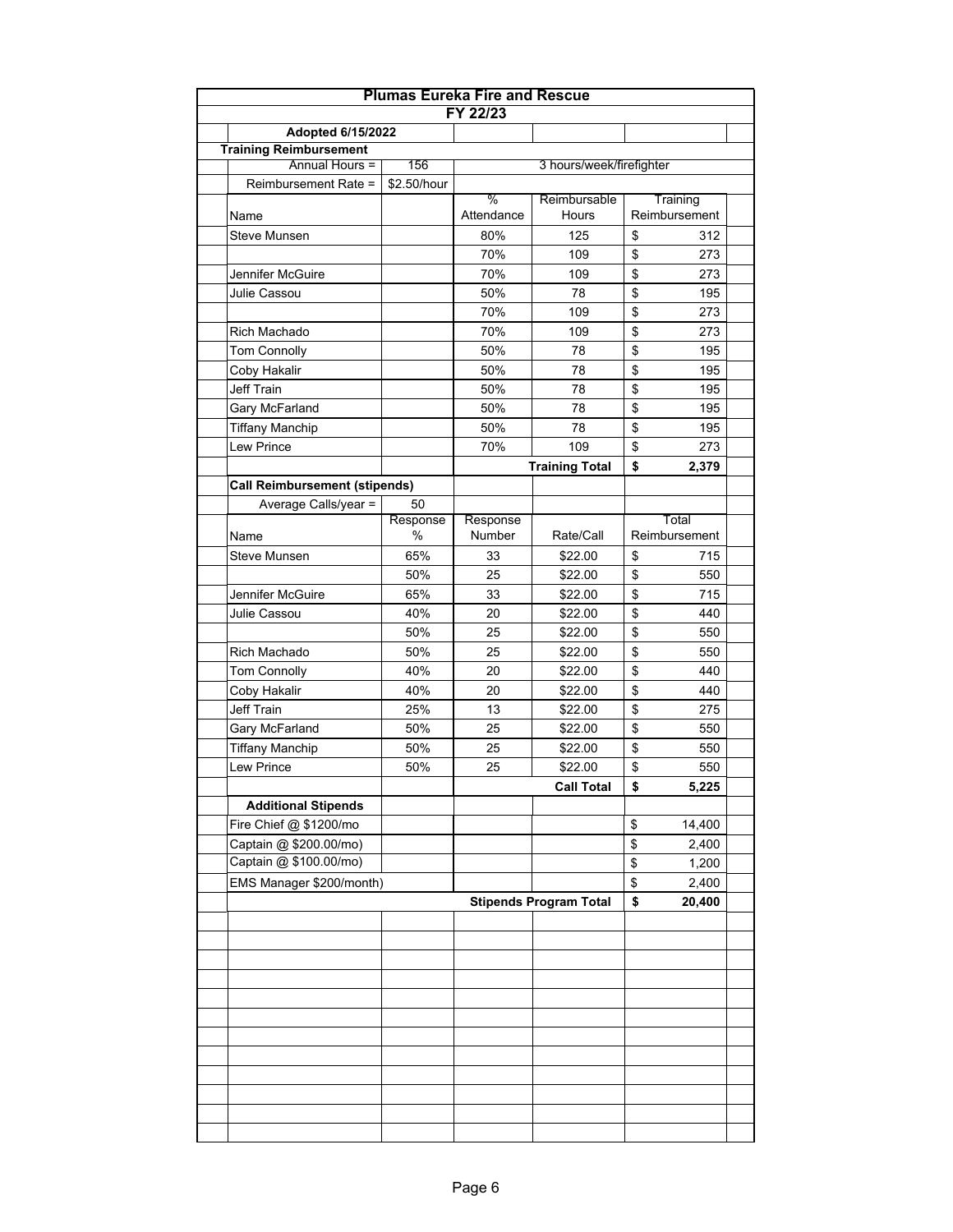|                                      |          | <b>Plumas Eureka Fire and Rescue</b> |                          |                         |               |
|--------------------------------------|----------|--------------------------------------|--------------------------|-------------------------|---------------|
|                                      |          | FY 22/23                             |                          |                         |               |
| <b>Fire Operations</b>               |          |                                      |                          |                         |               |
| <b>Training Reimbursement</b>        |          |                                      |                          |                         |               |
| Annual Hours =                       | 156      |                                      | 3 hours/week/firefighter |                         |               |
|                                      |          | %                                    | Reimbursable             |                         | Training      |
| Name                                 |          | Attendance                           | Hours                    |                         | Reimbursement |
| Steve Munsen                         | \$2.50   | 80%                                  | 125                      | \$                      | 312           |
| Jennifer McGuire                     | \$2.50   | 80%                                  | 125                      | \$                      | 312           |
| Julie Cassou                         | \$2.50   | 50%                                  | 78                       | \$                      | 195           |
| Rich Machado                         | \$2.50   | 50%                                  | 78                       | \$                      | 195           |
| <b>Tom Connolly</b>                  | \$2.50   | 80%                                  | 125                      | \$                      | 312           |
| Coby Hakalir                         | \$2.50   | 70%                                  | 109                      | \$                      | 273           |
| Jeff Train                           | \$2.50   | 50%                                  | 78                       | \$                      | 195           |
| <b>Tiffany Manchip</b>               | \$2.50   | 50%                                  | 78                       | \$                      | 195           |
|                                      |          |                                      | <b>Training Total</b>    | \$                      | 1,989         |
|                                      |          |                                      |                          |                         |               |
| <b>Call Reimbursement (stipends)</b> |          |                                      |                          |                         |               |
| Average Calls/year =                 | 50       |                                      |                          |                         |               |
|                                      | Response | Response                             |                          |                         | Total         |
| Name                                 | $\%$     | Number                               | Rate/Call                |                         | Reimbursement |
| <b>Steve Munsen</b>                  | 65%      | 33                                   | \$22.00                  | \$                      | 715           |
| Jennifer McGuire                     | 65%      | 33                                   | \$22.00                  | \$                      | 715           |
| Julie Cassou                         | 25%      | 13                                   | \$22.00                  | \$                      | 275           |
| Rich Machado                         | 50%      | 25                                   | \$22.00                  | \$                      | 550           |
| <b>Tom Connolly</b>                  | 50%      | 25                                   | \$22.00                  | \$                      | 550           |
| Coby Hakalir                         | 50%      | 25                                   | \$22.00                  | \$                      | 550           |
| <b>Jeff Train</b>                    | 40%      | 20                                   | \$22.00                  | \$                      | 440           |
| <b>Tiffany Manchip</b>               | 25%      | 13                                   | \$22.00                  | \$                      | 286           |
|                                      |          |                                      |                          |                         |               |
|                                      |          |                                      | <b>Call Total</b>        | \$                      | 4,081         |
|                                      |          |                                      |                          |                         |               |
| <b>Additional Stipends</b>           |          |                                      |                          |                         |               |
| Fire Chief @ \$1200/mo               |          |                                      |                          | \$                      | 14,400        |
| Asst. Chief @ 500/mo                 |          |                                      |                          | $\overline{\mathbb{S}}$ | 6,000         |
| Captain @ \$200.00/mo)               |          |                                      |                          | \$                      | 2,400         |
| Engineer @ \$100.00/mo)              |          |                                      |                          | \$                      | 1,200         |
|                                      |          |                                      |                          |                         |               |
| <b>Stipends Program Total</b>        |          |                                      |                          | \$                      | 24,000        |
|                                      |          |                                      |                          |                         |               |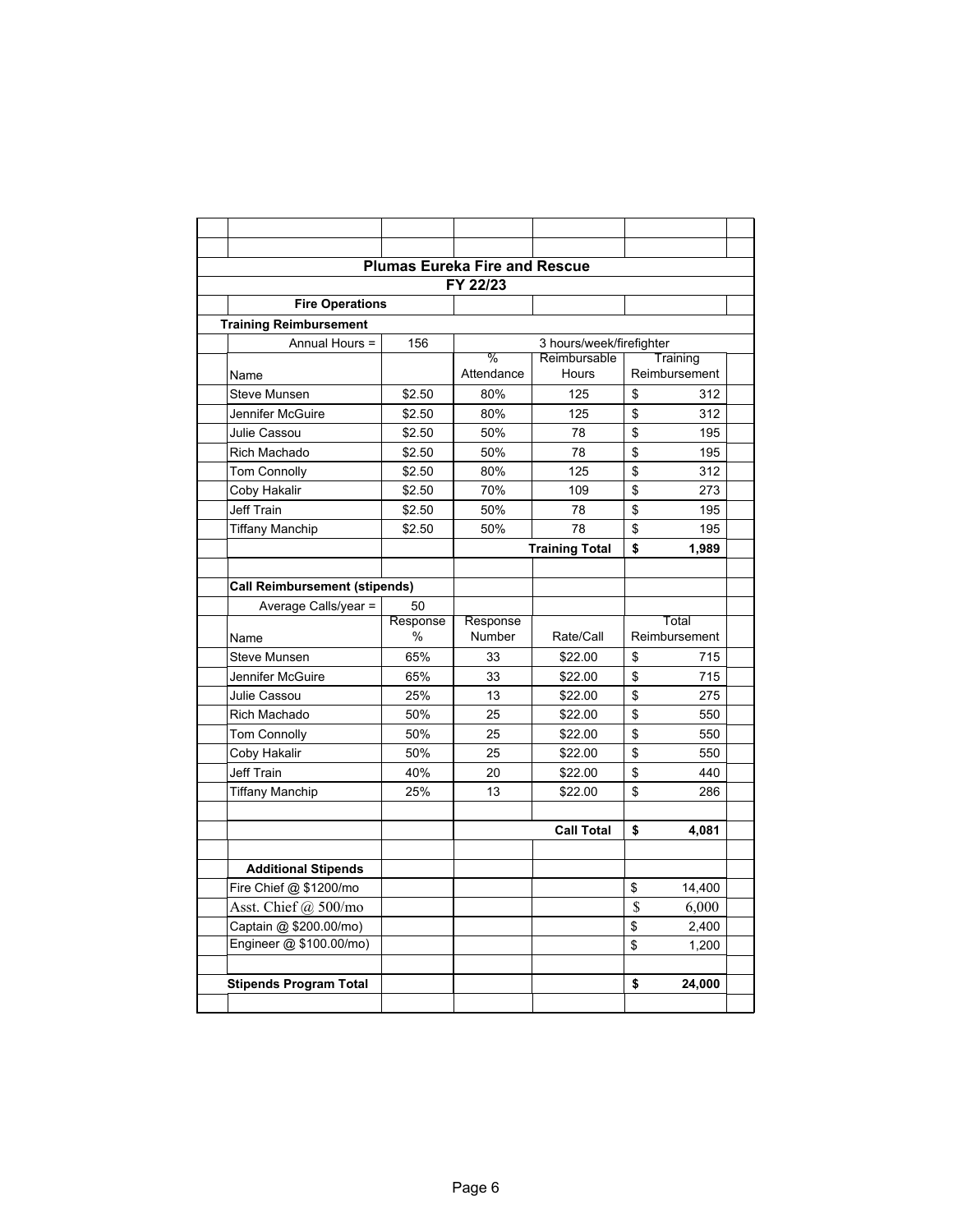|                        |              |                        | <b>WORKERS COMPENSATION FY 22/23</b> |             |             |          |
|------------------------|--------------|------------------------|--------------------------------------|-------------|-------------|----------|
| Adopted 6/15/2022      |              |                        |                                      |             |             |          |
| Employee               |              | <b>Classification</b>  |                                      | FY 21/22    |             | FY 20/21 |
| Tate                   |              | Municipal - non manual |                                      | \$5.45      | <b>NS</b>   | \$5.19   |
| Chief                  |              | Paid Fireman           |                                      | \$9.65      | $\mathbf 0$ | \$9.19   |
| Cole                   |              | Clerical               |                                      | \$5.45      | 0           | \$5.19   |
| Rowden                 |              | Municipal - non manual |                                      | \$5.45      | 0           | \$5.19   |
| Prince                 |              | Water /Wastewater      |                                      | \$5.45      | 0           | \$5.19   |
|                        |              | Wage                   | Est. OT                              |             |             |          |
| Tate                   |              | \$90,002               | \$0.00                               | \$4,905.09  |             |          |
| Cole                   |              | \$49,969               | \$1,497.85                           | \$2,804.93  |             |          |
| Prince                 |              | \$65,765               | \$1,822.80                           | \$3,683.56  |             |          |
| Rowden                 |              | \$43,200               | \$0.00                               | \$2,354.40  |             |          |
|                        |              |                        |                                      | \$13,747.98 |             |          |
|                        |              |                        |                                      |             |             |          |
| <b>Fire Volunteers</b> | 13           | \$482.50               | $\mathsf S$                          | \$6,272.50  |             |          |
| Other volunteers       | 0            | \$54.50                | <b>NS</b>                            | \$0.00      |             |          |
| Board members          | 5            | \$54.50                | <b>NS</b>                            | \$272.50    |             |          |
| Misc                   |              |                        |                                      | \$6,272.50  |             |          |
|                        |              |                        |                                      |             |             |          |
|                        | <b>WATER</b> |                        | <b>WASTEWATER</b>                    |             | <b>FIRE</b> |          |
|                        | 46.50%       |                        | 46.50%                               |             | 7.00%       |          |
| Wages                  | \$6,392.81   |                        | \$6,392.81                           |             | \$962.36    |          |
| Fire Chief             |              |                        |                                      |             | \$0.00      |          |
| <b>Fire Volunteers</b> |              |                        |                                      |             | \$6,273     |          |
| other volunteers       | \$0.00       |                        | \$0.00                               |             | \$0.00      |          |
| <b>Board</b>           | \$90.83      |                        | \$90.83                              |             | \$90.83     |          |
| Misc                   | \$0.00       |                        | \$0.00                               |             | \$0.00      |          |
| <b>Total</b>           | \$6,483.64   |                        | \$6,483.64                           |             | \$7,325.69  |          |
|                        | 31.95%       |                        | 31.95%                               |             | 36.10%      |          |
|                        | <b>TOTAL</b> | \$20,292.98            |                                      |             |             |          |
|                        |              |                        |                                      |             |             |          |
|                        |              |                        |                                      |             |             |          |
|                        |              |                        |                                      |             |             |          |